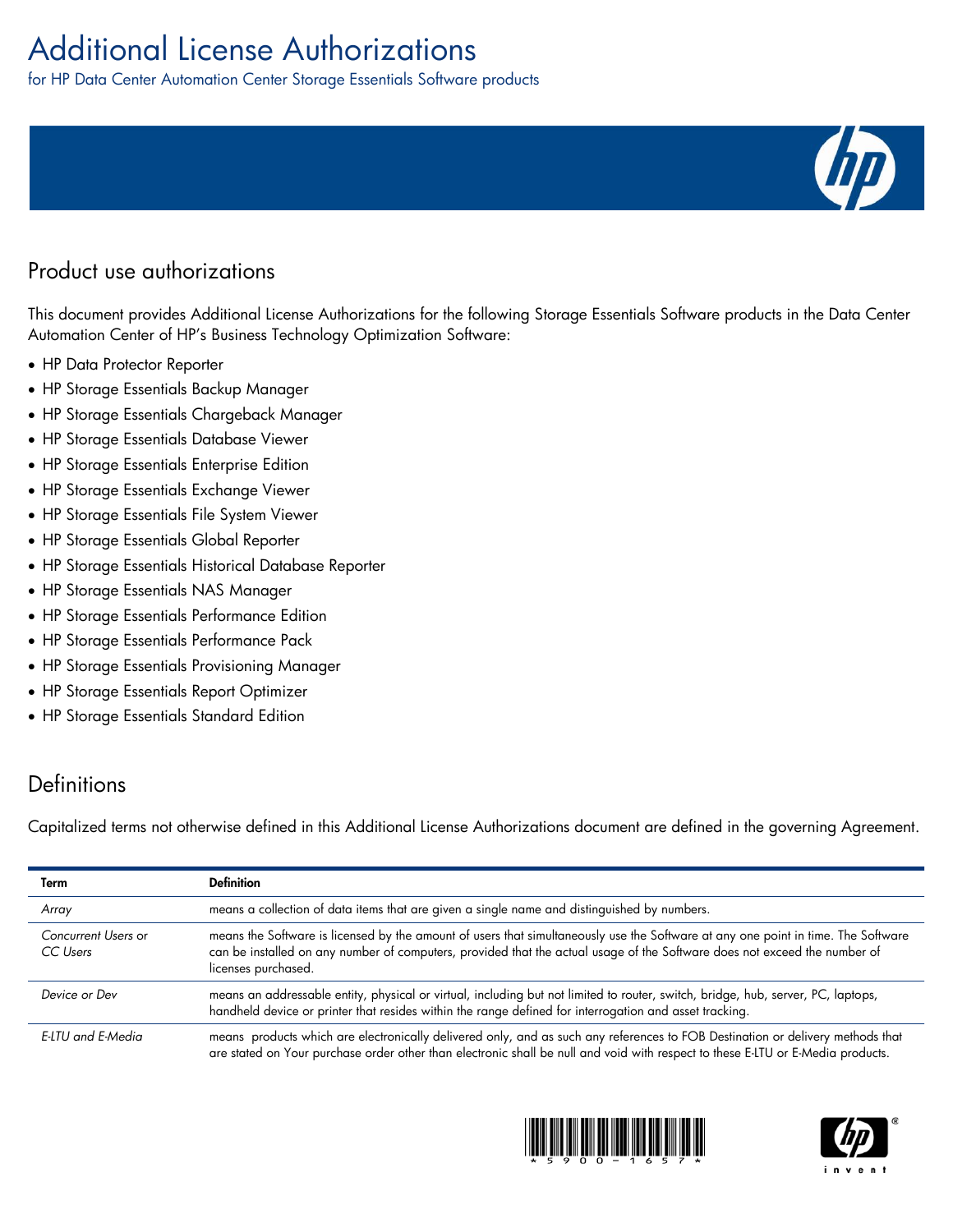| Term         | <b>Definition</b>                                                                                                                                                                                                 |
|--------------|-------------------------------------------------------------------------------------------------------------------------------------------------------------------------------------------------------------------|
| Internal Use | means access and Use of the Software for purposes of supporting the internal operations or functions of Licensee.                                                                                                 |
| LTU          | means License To Use.                                                                                                                                                                                             |
| MAL          | means a managed application license specific to a software application such as used for Microsoft Exchange Server Viewer and<br>Database Viewer (Oracle database, Sybase, Microsoft SQL and InterSystems Cache'). |
| MAP          | means a managed access port.                                                                                                                                                                                      |
| ТB           | means terabytes which designates the amount of physical capacity that can be managed.                                                                                                                             |
| Use          | means to install, store, load, execute and display once copy of the Software.                                                                                                                                     |

### Software specific license terms

For Software Products with software specific license terms, these terms are described below. Software Products covered by this additional license authorization (as listed on the first page under Product use authorizations) and not covered in this section do not have software specific license terms.

#### HP Data Protector Reporter

Includes HP Storage Essentials Backup Manager with a 50 TB license, a single modules of HP Storage Essentials Enterprise Edition and a single module of HP Storage Essentials Report Optimizer both with limited functionality.

The HP Storage Essentials Enterprise Edition limited functionality does not allow discovery functionality. Discovery functionality requires the purchase of an HP Storage Essentials Enterprise Edition MAP license.

HP Storage Essentials Report Optimizer limited functionality allows use of the included, preformatted reports. The capability to create custom reports or modify the preformatted reports requires the purchase of a HP Storage Essentials Report Optimizer Concurrent User license.

#### HP Storage Essentials Backup Manager

Licensing is based on the maximum number of TBs backed up in a 1-day period including partial, incremental, and full backups for Veritas NetBackup or HP Data Protector.

#### HP Storage Essentials Chargeback Manager, HP Storage Essentials Enterprise Edition, HP Storage Essentials Global Reporter, HP Storage Essentials Provisioning Manager

These products are licensed by MAP. The following details how to determine the number of MAP licenses required.

#### Interconnect devices:

 For a fully populated switch (i.e., all blades are installed and all ports in all blades have GBIC/SFPs installed), all ports are counted towards MAPs total. If no interconnect devices add up the number of GBIC/SFPs installed in the FC switch and that is the MAPs total.

#### Hosts and Infrastructure:

- A non-Storage Area Network (SAN) attached server (no HBA) that has the agent installed/discovered will count as 1 MAP.
- A SAN attached server that has the agent installed/discovered will count each FC port as a MAP (a dual ported HBA will count as 2 MAPs).
- A fibre channel switch with 64 Fibre channel active ports counts as 64 MAPs.
- IDE or SCSI ports are not counted in MAP calculations unless they are used to connect to fabric switches or storage systems.
- A Windows server with no CIM Extension installed, but that has been discovered via WMI will count as 1 MAP.
- For NPIV only the physical ports are counted. For example, a customer has 10 HP BladeSystem c-Class blades with one HBA each dual ported and connected to a Brocade NPIV port will count as 12 MAPs (10+(2\*1)).
- In the hosted virtual environment, ESX server HBA ports are counted as MAPs. For example, 5 ESX servers with 2 dual ported HBAs counts as 10 MAPs  $(5 * 2 = 10)$ .

#### Storage Array:

 All discovered storage array controller ports count (for example SMI-S is used to find the arrays). If the array has 8 ports, it will count 8 MAPs. The number of MAPs in a storage system includes all physical connections independent of protocol (including Fibre Channel, ESCON, SCSI and/or FICON, Ethernet, or Gigabyte Ethernet).

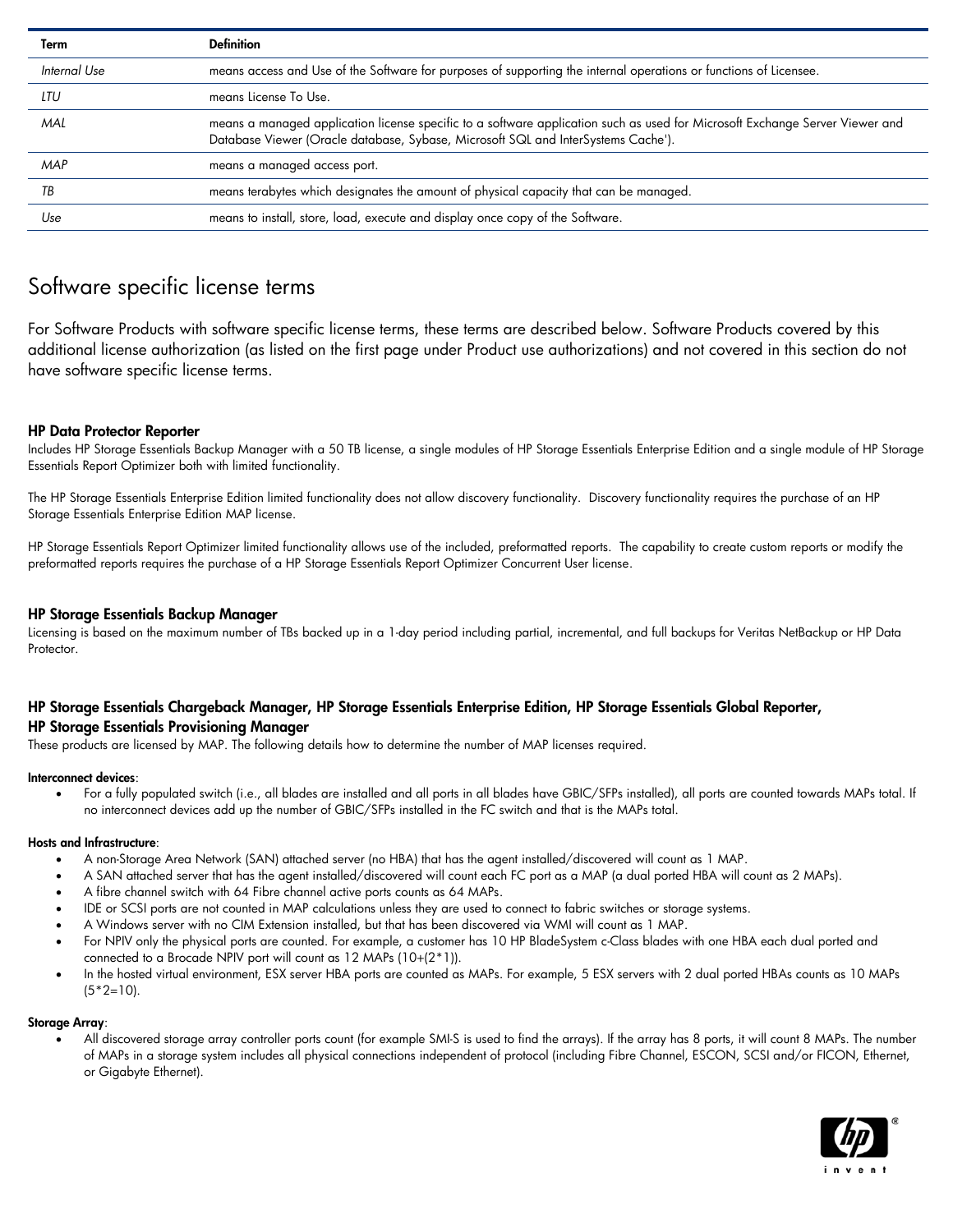#### HP Storage Essentials Database Viewer, HP Storage Essentials Exchange Viewer

These products are licensed by MAL. The following details how to determine the number of MAL licenses required.

#### Standalone Applications:

- Exchange, Sybase, Oracle, Cache Database MSSQL 1 MAL per application instance
- 1 Exchange Application Instance = An Exchange Server that hosts many mailboxes
- 1 Oracle Application Instance = 1 Oracle Instance (SID) serving an Oracle database
- 1 MSSQL Application Instance = 1 MSSQL Instance which may contain many MSSQL database underneath.

#### Clustered Applications:

- Exchange, Oracle and MSSQL failover clusters 1 MAL per application instance. For example, to manage an Exchange Instance running on a 3 node failover cluster, we need 1 MAL.1 Exchange Application Instance = An Exchange Server that hosts many mailboxes
- Oracle RAC 1 MAL per RAC instance. For example, for a 10 instance Oracle RAC serving a single DB, we need 10 MALs

#### HP Storage Essentials File System Viewer

#### TB License Definition and Usage:

 For File System Viewer licensing is calculated based on the scanned space of the volumes. Scanned space is the aggregation of file sizes, which have been successfully scanned by SRM File System Viewer Software. Scanned space of each volume is aggregated to calculate the number of TB required to satisfying the minimum 1 TB license to use (LTU). If you have a 20 GB volume, you need a 1 TB LTU or if there were 10TBs used by the file system (actual files taking space) then you need to order a quantity of (10 1 TB LTUs or if there were 200Kb of files scanned then the count is 200Kb and in this case a minimum 1 TB LTU is required.

#### HP Storage Essentials Historical Database Reporter

This product is licensed based on a single concurrent user.

#### HP Storage Essentials Performance Edition

These products are licensed by MAPs. HP Storage Essentials Performance Edition 150 MAP license manages up to a 150MAP environment with 1 HP EVA Array and 1 MAL of application or database. HP Storage Essentials Performance Edition 300 MAP license manages up to a 300MAP environment with 1 HP XP Array and 1 MAL of application or database.

#### HP Storage Essentials Performance Pack

Licensing is based on a per Array basis and only the HP Enterprise Virtual Array is supported.

Array LTU licensing is determined by the number of HP Enterprise Virtual Array (EVA), you plan to monitor HP EVA performance. For example, you have 1 HP EVA in your Storage Area Network; all you need is 1 Storage Essentials SRM Performance Pack 1-Array LTU. You can also move a license from one HP EVA to another. For example, the customer has 4 HP EVAs, but only 2 LTUs. If the customer wants to view a snapshot of performance data, on any of the 4 HP EVAs with 2 LTUs, they can. By doing so, you will only collect real-time performance data, without interruption, on licensed HP EVAs. As you move a license around from monitoring HP EVA to HP EVA, you will not collect historical data on unlicensed arrays; therefore you will see data collections gaps in your collected data. For some customers this is acceptable; for a customer who prefers a complete historical performance history then you want to have one Storage Essentials SRM Performance Pack 1-Array LTU per monitored HP EVA.

#### HP Storage Essentials Performance Pack Enterprise

Licensing is based on a per Array basis and only the HP XP Array is supported. Licensing is determined by the number of HP XP arrays that you plan to monitor.

You can also move a license from one HP XP to another. For example, the customer has 4 HP XPs, but only 2 LTUs. If the customer wants to view a snapshot of performance data, on any of the 4 HP XPs with 2 LTUs, they can. By doing so, you will only collect real-time performance data, without interruption, on licensed HP EVAs. As you move a license around from monitoring HP XP to HP XP, you will not collect historical data on unlicensed arrays; therefore you will see data collections gaps in your collected data. For some customers this is acceptable; for a customer who prefers a complete historical performance history then you want to have one Storage Essentials Performance Pack Enterprise LTU per monitored HP XP.